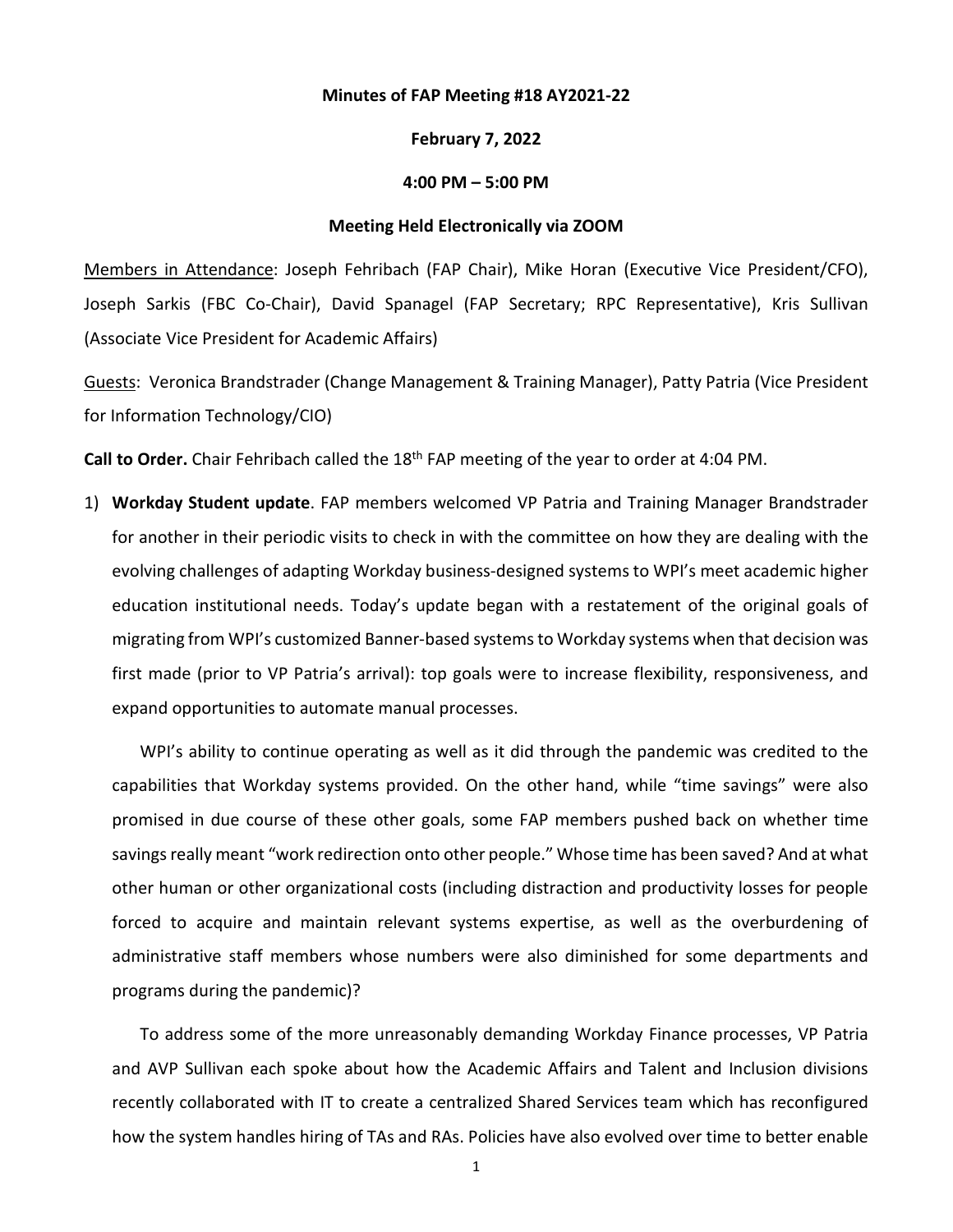individuals to delegate their Workday data input and approval responsibilities to a designated administrative staff member.

Turning to the more recent efforts to fully launch Workday Student system capabilities, VP Patria and Training Manager Brandstrader outlined the new systems much expanded ability to generate Academic Progress Reports, now not only for audits of undergraduate Majors, but also for the first time being available for tracing progress towards completion of Graduate Degree programs and for undergraduate Minors. Audits for Graduate Certificate programs are not anticipated, due to the flexibility that would be required of the system to handle these.

One FAP member registered his satisfaction with how well the Workday Student system managed course waitlists in the fall of 2021, while another FAP member shared his ongoing concerns about the interplay between the eProjects platform and Workday Student, which has effectively introduced far more complexity into the process by which students are allowed (or prevented when they attempt) to enroll in an HUA inquiry seminar or practicum.

VP Patria noted that there are both an eProjects Advisory Committee and a Workday Governance Committee, each of which provide faculty and staff members a place to direct these kinds of critical input for further system refinement and/or policy improvement. She also noted that the Committee on Information Technology Policy (CITP) recently discussed adding an appointed faculty member to the Workday Governance Committee. Feedback of all kinds are always welcome at [workday@wpi.edu](mailto:workday@wpi.edu). The Information Technology and Institutional Research divisions are also working together to include Workday questions in the Measuring Information Services Outcomes (MISO) survey to be administered to students and faculty in the next academic year. One FAP member urged surveys and other feedback opportunities be explicitly targeted to staff members as well, since they are the group whose needs and experiences of pandemic stress have been less prominently featured in community-wide discourse over these difficult past two years. He also recommended that anonymous evaluative instruments be decoupled from questionnaires designed to elicit specific troubleshooting concerns. Finally he commended and urged that Training Manager Brandstrader continue her practice of visiting departments periodically to check in, to refresh people's awareness of these resources, and to keep healthy lines of communication open at the ground-level of daily institutional experiences.

2